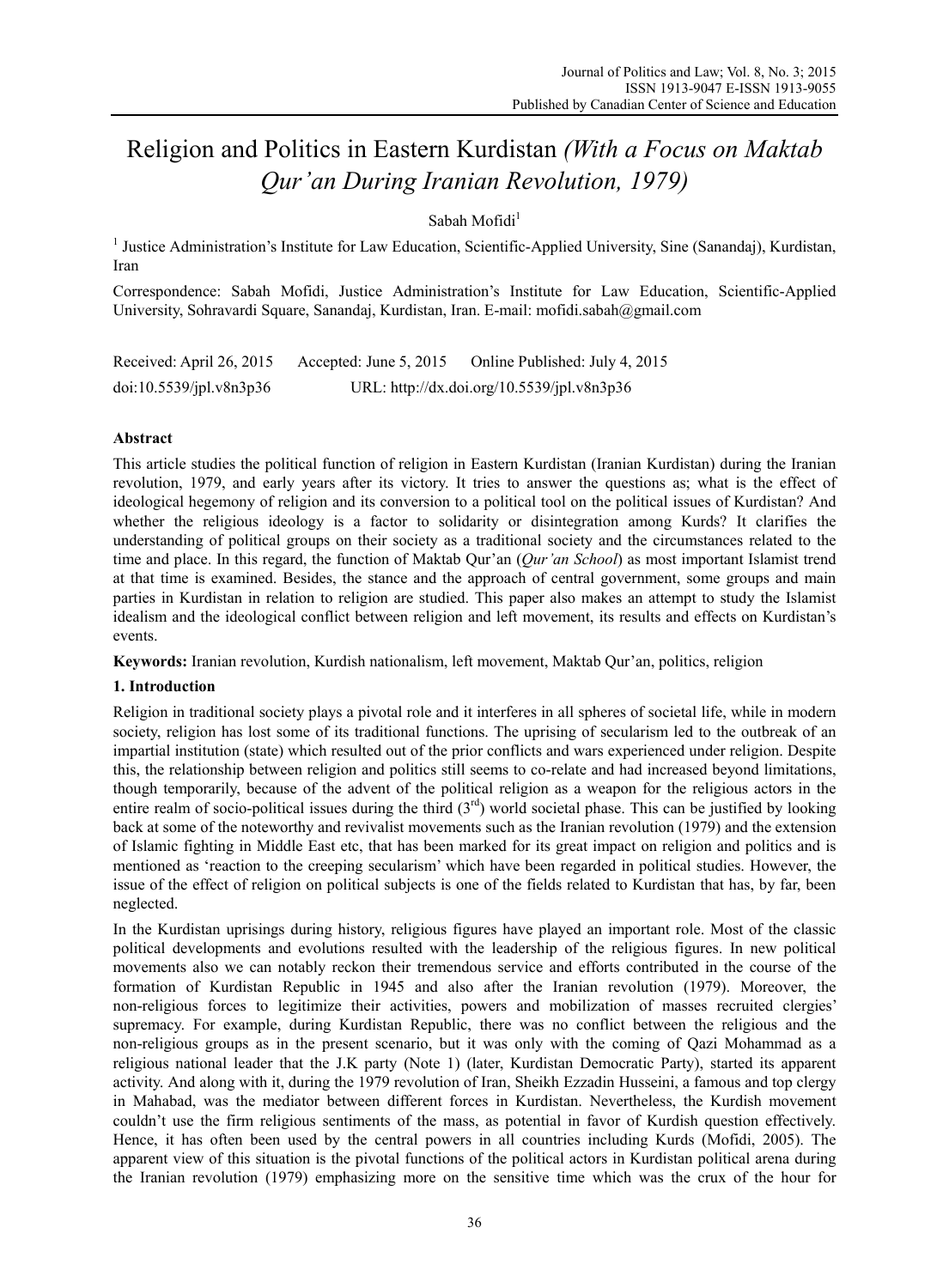## Kurdistan politics.

Apart from Kurdistan Democratic Party of Iran (PDKI) which was the main political party in Kurdistan since 1944-5, during the revolution some other organizations and trends were formed and appeared such as 'Komala', a Marxist-Leninist and Maoist organization declared formally in 1978-9, Maktab Qur'an trend under Ahmad Moftizada, the organization of 'The Community for Defense of Liberty and Revolution in Kurdistan,' Rizgari party, some branches of Organization of Iranian People's Fadaiy Guerrillas, Tudeh Party of Iran, and so on. Beside these organizations, we can mention Shiekh Ezzadin Husseini, the religious-national leader of Kurdistan who almost acted nonpartisan. Among these effective actors in Kurdistan, this article examines the role of Maktab Qur'an trend. In this regard, first, it is necessary to have a short look on the theoretical discussions about religion and its functions.

## **2. Religion and Its Functions**

Some definitions of religion are substantial that they discuss on the essence of religion. The others are functional and explain what religion can do. In Auguste Comte's view, religion not only is an attempt to clarify and recognize the reality, but also is a basis for uniting the human society. The Durkheim's definition also includes a functionalist element since it mentions that religion unite and solidify its follower in a single ethical society (the theory of religion and correlation). The functionalist definitions are usually depended on a theoretical perspective that wants to clarify the religion based on an inducer basic role (Hamilton, 2001).

The new functionalists have entered a strong psychological element into a sociological approach. Religion reinforces the individuals to consider the grouped norms and prefers them to the private interests. It helps the social solidarity over the trips, communities or nations (ethnicities) (ibid.). This function is used in politics. In this respect, religion with deep social roots has an extraordinary power to mobilize the society. According to John Paul Willem, it makes a social identity because of its cultural influence. When some of the people see their benefit in expressing their identity by religion, religion is found as a factor to mobilize masses (Sheikh Attar, 2002, 29).

But, it should be noted that religion is a sectarian force as well as a solidarity factor. Religion is not always an integrator. Sometimes religious beliefs cause to anti social behaviors and disorder. Religion integrates a non-just society as well as a just society, such as most of Islamic countries. O'Dea mentions 6 dysfunctions of religion out of which three (3) of them are relevance here: conservatism and prevention of adaptation to changing circumstances, utopianism and inhibition of practical action, conflict among groups and prevention of adjustment (Hamilton, 2001, 138).

In the modern age, based on the distinction of experts, religion has lesser social functions. But in traditional societies, especially among Muslim, it still interferes in all affairs. In domain of politics, Islam has a various roles and functions from legitimatizing and supporting the status quo till protests and providing a ground for revolutions. According to Sarie A-Qalam, an Iranian writer, "The deference between Islam and Christianity and oriental religions is that Islam is strongly political and has political formats and it is not summarized in Christian and Confucian ethics. Islam is the idea that strongly makes relationship between religion and politics" (Sheikh Attar, 2002, 3-5). However, religion is used as a tool by both government and its opponents. With this theoretical background, let us take into the core of Kurdistan political scenario and discuss how politics and religion function and administer in this region.

# **3. An Overview on Political Activity of Kurdish Clergies**

In Kurdistan until 1979, there were no special religious fights. This was not due to the air of disbelief among the people. The main root of this issue has to be sought in national suppression and Kurdish nationalism. The fighting was always based on the nationalistic issues and not on religious front which surpassed the channel of national question. In anti-colonial and anti despotism fighting, the national element has had the organizing role. If in the past period the religious figures participated in fighting and even were in the top of it or as the leaders, the reason was their support of national question. In this respect, Chris Kochera mentions three stages in Kurdish movement; feudal, religious and political stages (Kochera, 2000). In every stage, a special class has led the movement, but their common aspect is the national question.

The leadership of most of classic Kurdish movements was under the religious figures as Sheikh Obeid-O-Allah, Sheikh Reza, Sheikh Mahmud and so on. The remarkable and active role of clergies in new movements on both leadership and organizational levels is also a witness on the role of religion in Kurdistan and the relationship of religion and politics or indeed of religion and nationalism. For example, Mamosta Abdurrahman Lahijani, a member of PDKI, in an interview while narrating his memories, mentions that;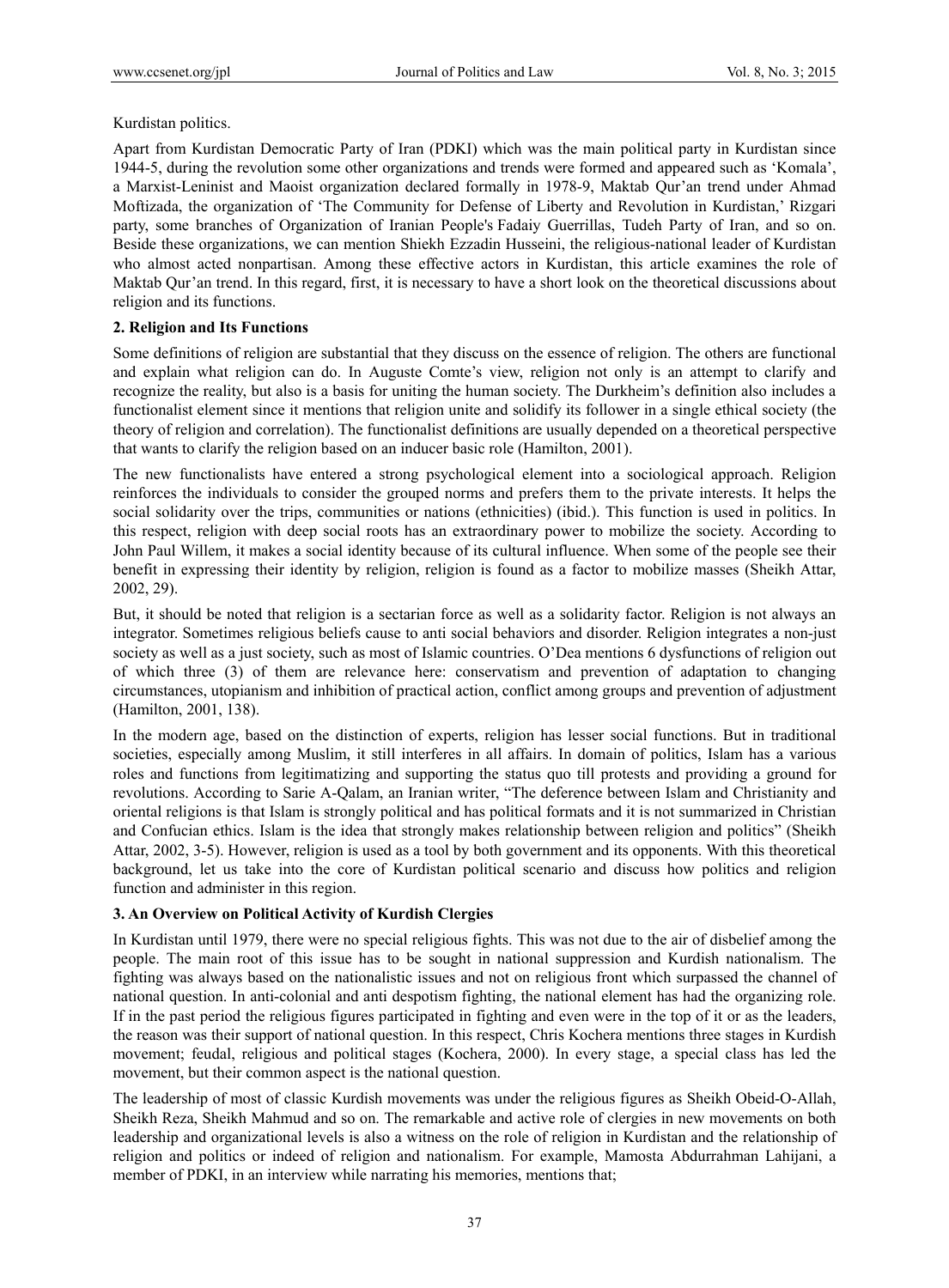… A day, a religious student came to me from Mahabad and told me that I have been invited to Mala Hasan Qezelchi and Mala Mohammad Torjanizada. I was delighted and went together…. They asked me to have a trip to Iraqi Kurdistan and visit Sayed Hussein Huzni in the Ruwandiz town …. Early summer 1932, three other students and I went there. I introduced myself to Sayed Hussein and I told him the password to ensure.... For 6 months every Friday, we were taught in Kurdish nationalism and political lessons and then we returned Iran. And we gave Qezelchi, Torjanizada and Mala Ahmad Fawzi, his order and teaching (*A castle of will…,* 2003, 38).

There are many of such examples of mosque's activity in Kurdistan, especially the activity of students and clergies in J.K party like Qazi Mohammad, Hajar, Hemin and so on. In addition to that, we can mention the activity of Ahmad Muftizada and Hasan Amini, the leaders of Maktab Qur'an that a part of their life had been dedicated for nationalist activity. When Moftizada was young, he had a trip to sought Kurdistan (Iraqi Kurdistan). It reinforced his nationalist sense that has lasted until 1963. Hasan Amini also, according to himself (2006), was a member of PDKI until he got familiar with Ahmad Moftizada.

Such activities of clergies or strong vibe of national feelings among the students related to national question continued over Kurdistan. The activities during Kurdistan events after 1979 revolution, is another example of the role of clergies. Such as the conference of religious leaders of different cities of Kurdistan on March 17-18, 1979, where in, a three point articles manifest, suggested the Kurdish nation's demands. It was signed by Sheikh Ezzadin Husseini, Sheikh Jalal Husseini, Ahmad Moftizada, Mala Mohammad Rabeei, Mala Abdulla Mohammadi and…. However, due to the changes and development of the social structure and the growth of the city's population, the activities of the clergies were mainly focused on the urban areas. Villagers almost remained as a supporter of traditional clergies but in cities and towns with the youth's tendency to new interpretation of Islam, the people were attracted by new Islamic trends such as Maktab Qur'an and Muslim Brotherhood. This change in Eastern Kurdistan especially Kurdistan province was remarkable. Thus, the combination of urban movement gratified by Islamic approach and the activities of the traditional clergies together mounted as a powerful rival for other forces in the political arena.

#### **4. Religion as a Political Tool of Central Government**

The Kurdish nationalists especially in new Kurdish movements did not use the political functions of religion well. On the other hand, simultaneously the extremist left trends in such traditional society grew without localization of their thought, and were not mentally and strategically alert which led to attack on religion. All these issues paved way for the central governments in all countries including Kurds and particularly Iran to use religion against Kurdish movements. During early years after Iranian revolution, 1979, despite of the deep religious cleavage, religion was used as a means to debilitate the Kurdish nationalist movement in Eastern Kurdistan, especially through encouraging and reinforcing the religious forces against left forces. And the government tried to remove the Kurdish question and covered the national right of Kurds under this conflict. As a result of this contradiction and government's use of religion, we can mention the forming of Kurdish Muslim Fighters Organization (Note 2) within one of the biggest Iranian military organizations, the Islamic Revolutionary Guards Corps of Iran (IRGC) (Note 3).

In the subsequent parts, such ideological-political cleavage between the left and religious trends and centre's use of religion will be revealed well. Here, in order to have a clear knowledge about it, we just mention some leaders' stances. For Ayatollah Khomeini, the super leader of Islamic revolution, the war of Kurdistan was the war between Islam and heresy. For instance, in his announcement about the events of Kurdistan, published in Kayhan newspaper, March 18, 1979, he called the action of Kurdish people and their parties as an action against Islam and the security of Muslim. And he named any attack against the government's army as the action of non-Muslim and foreigners which must be removed strongly (Khoshali, 2008). Besides, let us see what Ibrahim Yazdi, the foreign minister of the provisional government (1979), had mentioned about the centre's use of religion. This context relates to the aftermath of the revolution's victory, that shows the religious policy of central government in Kurdistan. In an interview with Ashti Newspaper (2005), he says:

About Kurdistan, we believed Islamic revolution has not root there in contrary with other parts of Iran since in Kurdistan the history of the non-religious or anti religious activity of left groups has been more than other groups. So we thought, first, the revolutionary culture have to transfer into Kurdistan. Accordingly, we sent some of youths there to do cultural activities. Through the help of some Kurdish friends who we had cooperation together before the revolution like Dr. Mozafar Partomah, some Islamic books such as the works of Mawlana Abu Ala Mawdoodi translated to Kurdish, were published in Kuwait, and were contributed in Kurdistan. Indeed, we thought that the cultural movement and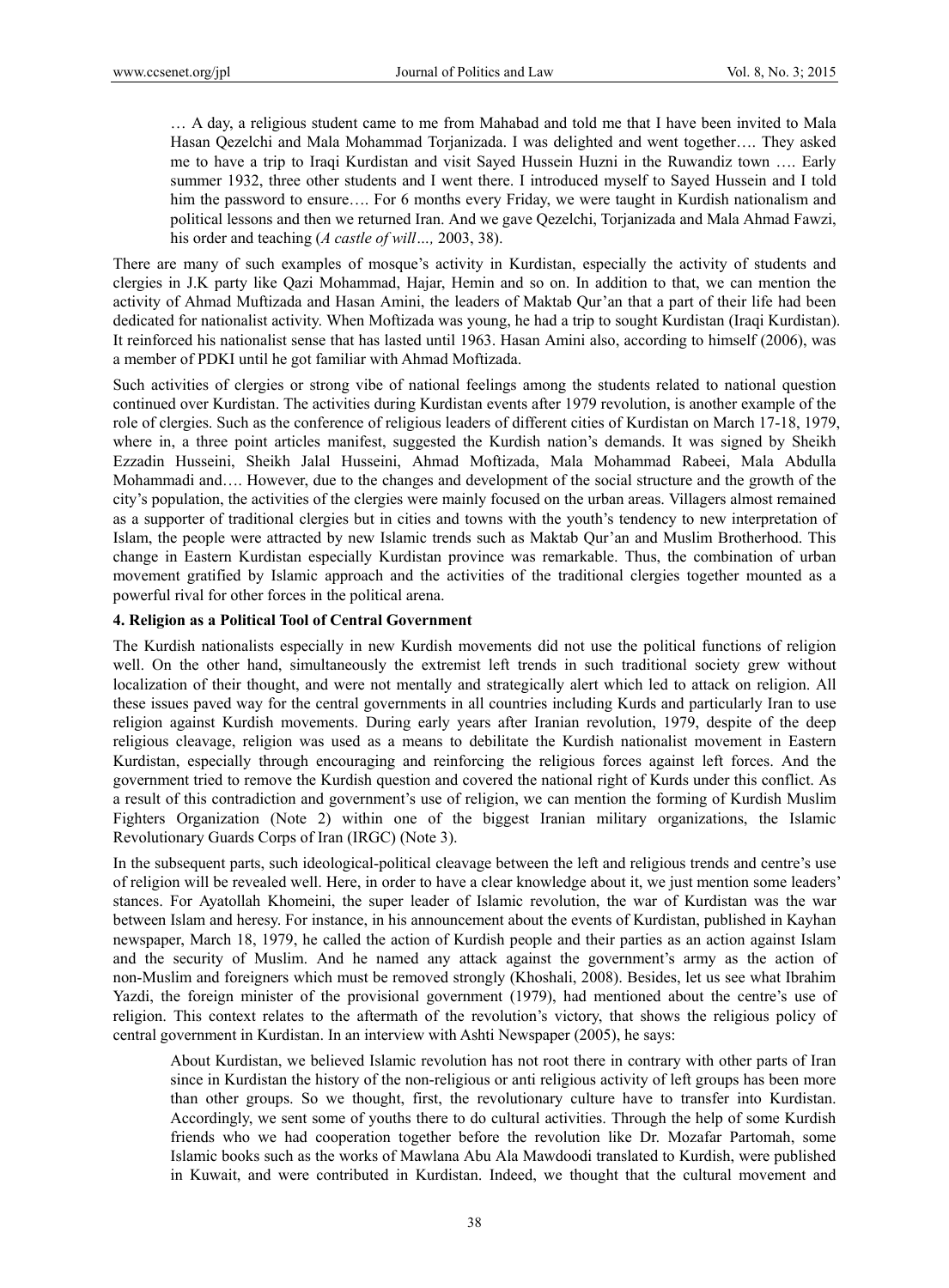changing have to exist in religious views of Sunni brothers too. Secondly, we knew that the left parties in Kurdistan are active but they are in minority. Hence, we sought a way to connect with the main body of society and the majority of people.

After the first stage of revolution's victory, we can see such stances too. Banisadir, the first president of Iran, before his presidency, when he was in the Bazergan's cabinet, in a speech in Khorram Abad talking on Kurdistan and Sine (Sananadaj) city council election, divided Kurdish people into Muslim and non-Muslim. According to Jemhori Islami newspaper, October 22, 1979, he said: "…however, out of 11 elected members, 8 persons are from Muslim and 3 are from them [non-Muslim], so the winner was Muslim and the problem was finished...." During his presidency, according to Kayhan newspaper, April 3, 1980, in the first congress of Islamic revolution, addressed the Kurdish militant groups and said: "…It is intolerable for the Islamic Government that Islam becomes strange in Kurdistan. For our Muslim people, it is intolerable that being Muslim becomes a crime in Kurdistan …" (Khoshali, 2008).

#### **5. Extremist Left and Conflict with Religion**

Although the new Kurdish national movement has often been influenced by left thought, still there were some groups, who because of their ideology had misinterpreted the socio-political situation of Kurdistan and fell into conflicts with religion during the sensitive period of Kurdistan's political history after the Iranian revolution, 1979. Therefore, they provided a ground to use religion against themselves by central government. These groups that practically defined politics in the line of their ideology, not only were paralyzed to help themselves but also ignited reaction of some contradictory trends, especially the Islamic ones. They couldn't attain the necessitous mass support because, their main problem was not the Kurdish question and the right of the nation, but also the traditional society of Kurdistan didn't have the considerable factors of Marxist-Leninist movement that included both the capitalist society and industrial workers. Moreover, Kurdistan's rural society was also under the effect of religion. So in theoretical sense, they didn't have the power of localization of left thought.

Some of these groups, though close to Sheikh Ezzadin Husseini, as his office was composed from members of Komala organization at that time (Kochera, 1999, 63), were strongly anti religion. As a result of which they accused PDKI with the instance that, their stance about Islam is not clear and told; "Talking with us, they tell we want socialism, but every Friday a clergy has speech in their radio speaking on Islam." Besides, after the entry of PDKI into National Council of Defense (an Iranian opponent organization), Komala criticized them and claimed they have accepted the principle of Islamic Republic on the light of the council's document which mentions Banisadir as president of Islamic Republic (ibid., 94). Apart from this, the conflict of this left groups (Tudeh, People's Fadaiy Guerrillas and Komala) with Maktab Qur'an trend clears the ideological-political cleavages that indeed provided a ground for the policy of using the conflict or 'divide and rule' policy by central government that will be explained as the paper advents.

## **6. The Moderate Organizations and Compatibility with Religion**

Apart from the left and Islamic forces, the nationalists are the third dimension of the triangle of political forces in Kurdistan. These moderate organizations were not against religion nor did they use religion as a political tool on large scale. They didn't want to mobilize the religious sense of mass against themselves despite of being non-religious or left. So, the political conflict between religious and moderate forces didn't lead to the advent of the discursive debates between Islam and nationalism. In fact an amble reason might be the common area and national rights that they shared between themselves as Kurdish people since the Kurdish question was also important for religious forces, though it was in second degree after religious problem. These groups didn't use religion as a tool, but they were aware of their own traditional society.

The PDKI has been an important moderate party. This party in its plan for Kurdistan's autonomy, published in Ettlaat newspaper, March 3, 1979, regarded secularism including separation between state and religion, freedom of religious belief, equality before law for all religions and the lack of racial-religious discrimination (Khoshali, 2008). Its political policy and strategy, 'Democratic Socialism', has been a moderate idea in contrast to the extremist left and religious conservatives. For example, we can mention the stance of the party ex-leader, Abdul Rahman Qasemlu, about Islam. Although he and his party believed in 'democratic republic', considering the country's political space, in a speech, published in Ettlaat newspaper, February 22, 1979, he had said: "The Kurds' demand is simply resolvable under an Islamic Republic. Our demands is such that any revolutionary government especially the current government on power cannot reject them" (ibid.). And later this party's opposition to 'Islamic Republic' and boycotting its referendum by them was because of the vague content of this term. Moreover, in an interview with Ettlaat newspaper on March 31, 1979, about the party's relationship with religious figures in Kurdistan, he says: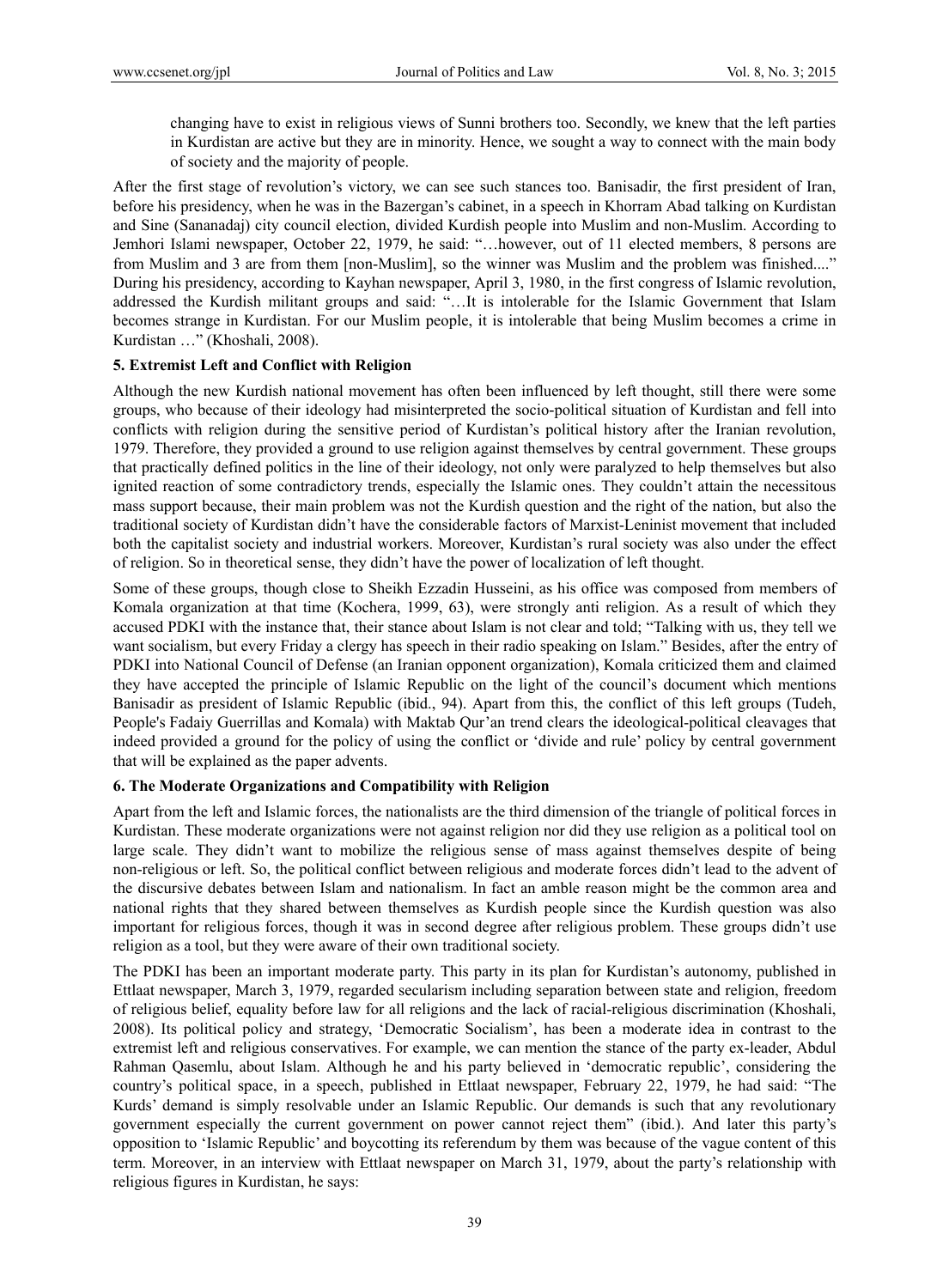Our attitude with any leader and political figure is very simple. If this religious or political leader defends the interests of Kurds and other Iranian nations, and acts in the framework of our major slogan 'democracy for Iran and autonomy for Kurdistan', the party will cooperate with this religious and political leader. About the current religious leaders, until now I didn't visit Mr. Moftizadeh and I don't know him but our opinion on Ayatollah Ezzadin Huseini has not been changed and he possesses the competency for leading the Kurdish representation in negotiation with government (ibid*.*).

In the resolution of Democratic Party presented by its representative in Sine conference leaded by Moftizada (though the party itself didn't participate since they were not advised by Moftizada earlier), and published in Ayandegan newspaper, June 13, 1979, mentioning the right of autonomy and federative for Kurdish nation and other nations, it had been said that, "…What is important for Kurdish nation, is not the name of 'Republic.' Its content is important. If Islamic Republic accepts the basic demand of Kurdish people [autonomy for Kurdistan and democracy for Iran], doubtless Kurdish people will support it" (ibid*.*). In an interview with Kayhan newspaper, on November 27, 1979, he says:

…The Kurdish nation has upraised against neither Islam nor Islamic Republic but has defended their rights, and they, [central leaders], should defend the Kurdish right based on their Islamic, Humanity and national task. […] we not only have not anti Islam belief but also as you can see the majority of Kurdish people are Muslim and our party has come out from depth of Kurdistan society, most of our members are Muslim, they have depth belief to Islam's tenets. We also as a political party believe in this depth belief of Kurdish people … (ibid.).

In another interview with reporters about the relationship between Islamic Republic and autonomy, published in Ettlaat newspaper on March 10, 1980, he had mentioned that: "what is important for us is the content of Islamic Republic. If it secures our wills, we will remain inside its framework. What we understood from Imam's words yesterday and we are also of the opinion that there is no conflict between autonomy issue and Islamic Republic regime" (ibid*.*). Besides, in his address in Mahabad, Qasemlu talks on autonomy as following:

… Two days ago Allameh Noori, the absolute representative of Banisadr for negotiation in Kurdistan, sent a message to us that within which he says, if along with the word 'autonomy' that is interested by Kurdish nation, the word 'Islamic' also will be added, what is your opinion? Here, we announce that the majority of Kurdish nation are Muslim and if the Islamic autonomy will be vested, the Kurdish nation will accept and will be happy (Qasemlu, 2004, 359).

According to his interview with Iran Farda on June 18,1979, Qasemlu believed that for cleaning and construction, all anti imperialist forces in Iran, the original revolutionary forces – religious and non religious- must really be united each other (Khoshali, 2008). However, if the religious trends were in alliance with moderate trends and they had flexibility in this sensitive condition, it could be in favor of Kurdish question, on the one hand, and it could prevent the ideological-political conflict that was in favor of central government, on the other.

#### **7. Maktab Qur'an and Political Issues in Kurdistan**

In Kurdistan, some groups brought religion into political game, despite of the little applicability of the political function of religion in the line of Kurdish rights. One of the first and important groups was Maktab Qur'an, founded by Ahmad Moftizada. They are known as 'Maktabi' or 'Kak Ahmadi' in Kurdistan. Here, we briefly explain this trend and its political ideas and activities.

#### *7.1 Ahmad Moftizada and the Formation of Maktab Qur'an*

Ahmad Moftizada (Note 4), well known as Allameh Moftizada or kak Ahmad, the leader and founder of Maktab Qur'an trend, was born in 1933 in Sine (Sanandaj) in a religious family. From his childhood, he was an ardent believer and follower of religious stance and he attained religious sciences. In 1948, he went to Mariwan for learning Arabic literacy and Islamic sciences, which later in 1949, he went to southern (Iraqi) Kurdistan for the same intention and stayed there for 2 years that rather reinforces his Kurdish nationalist sense. When he attained his 17-18 years, his father sent him, as a teacher, to Dar-Al-Ehsan school in Sine. He also presented a series of discussions and speeches before the Friday pray. In 1957-58, he went to Tehran and started working on Kurdish radio and Kurdistan newspaper. In 1959-60, he tried to found a department for jurisdiction of Quadripartite in law College of Tehran University. He also taught the methods of sects' jurisdiction and Islamic philosophy in law and theology colleges (*An Exploration in Political Life*…, 1985, 26).

In 1963, his radio program and Kurdish newspaper were banned and he was arrested for 5 months. In this year with the event of 15 Khordad (June 5) uprising in Tehran, his thought was changed. In prison, he became familiar with some Shiite revolutionary clergies. In 1964-65, he went back to Sine. In 1972-73, he was appointed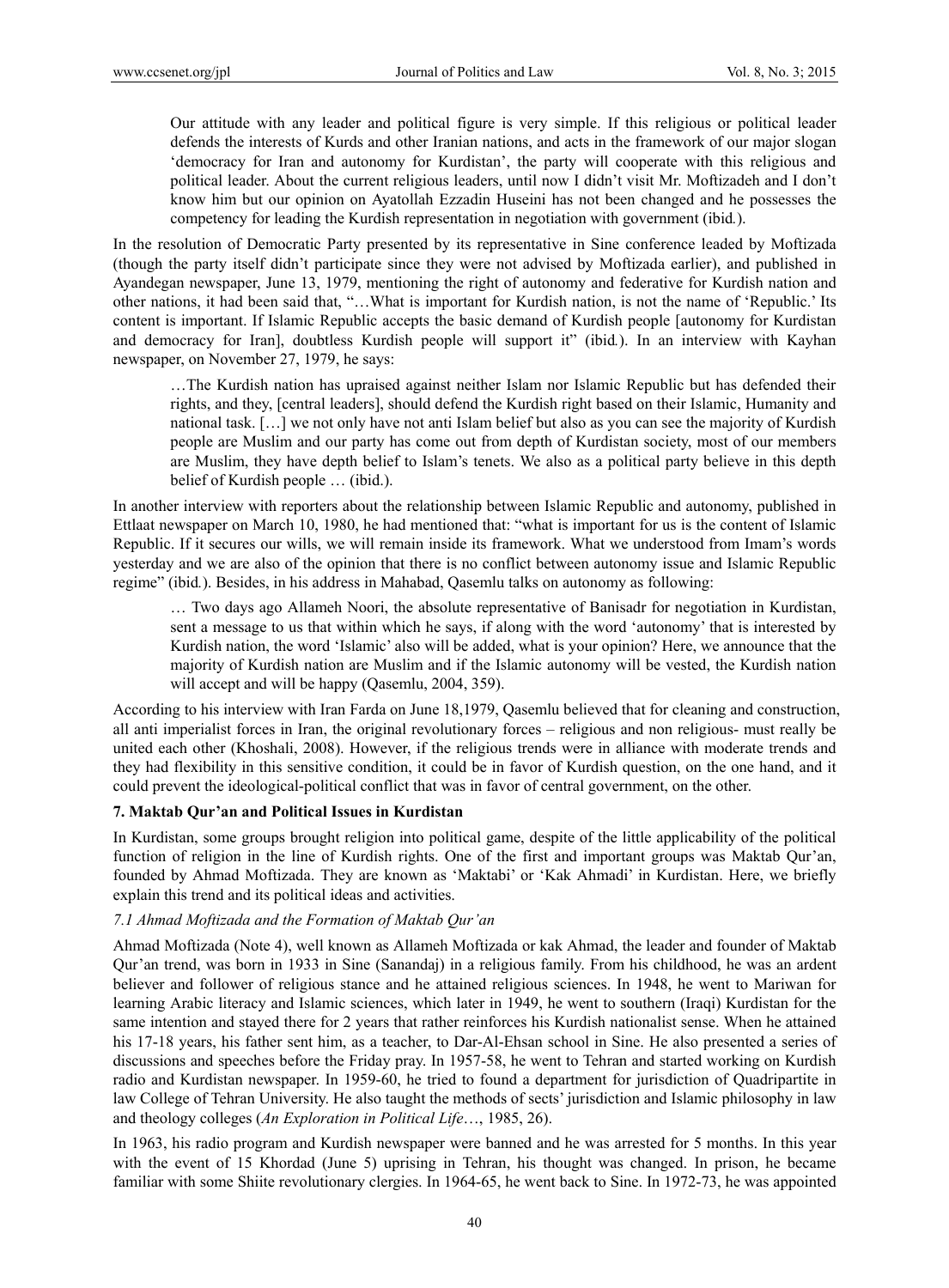as head of the writers' council of Sine radio. His activity in radio was stopped in 1974-75 and then he began working as a private business entrepreneur in a constructing company (along with some friends). In 1976-77, he undertook the responsibility of the Kurdistan Sharia court (likely non-governmental). In the same year, he founded the first branch of Qur'an School in Mariwan. After that in 1977-78, he founded the school in Sine and dealt with revolutionary questions. With the victory of revolution, he founded the revolutionary committee and settled in the office building of the governor of Kurdistan province.

On March 6, 1979, he founded the Islamic Musawat (Equality) Party. On March 18, 1979, he participated in the conference of Kurdish religious leaders in Seqiz (Saqqez). In June 10-12, 1979, he launched the conference of autonomy in Sine. Besides, in spite of canceling his candidacy in Experts Assembly (Majlese Khebregan) election by himself, he participated in the assembly after its formation. In September 1979, he conducted a series of addresses in Hosseinieh Ershad that was the beginning of new stage in his political life. He opposed with some principles of Islamic Republic of Iran's constitution especially the  $12<sup>th</sup>$  article that led to the formation of the 'Sunni Central Council' (Shoray Markazi Sunnat or ShMS) on March 31 and April 1, 1981. Through his invitation on March 13, 1981, the Sunni clergies and leaders participated in the Tehran conference that they enacted a 16 articles manifesto. On August 5-6, 1982, he launched the memorial of the foundation of council in Kermashan (Kermanshah). On September 9, 1982, he was arrested in Tehran and was taken to jail. After 10 years in August 4, 1992, he was released and in February 8, 1993, he passed away. Apart from speeches, articles and his poems, he has two important works: 'A Brief Discussion about Islamic Government' and 'About Kurdistan.'

#### *7.2 The Maktab and the Idea of Forming Islamic Government*

In contrary with the Islamic trends in other countries and regions, the Kurdish Islamists practically didn't support the Kurdish nationalism against pan-Iranism in the necessitous time and they supported central government since they tended towards political Islam very soon. It had two main reasons; firstly, the time of their activity coincided with the second stage of the political life of Islamic thinkers and trends, i.e. Islamism in some countries which had passed the nationalist stage (Note 5). So they were affected by Islamist climax of those countries. Secondly, in Iran, they were also affected by the current political Islam climax. Hence, for these reasons, the religious thought dominated on Kurdistan Islamic trends, in spite of being religious-national.

The disability of nationalist trends in the region (Middle East) in contrast with the ideological and organized power of Marxist trends like communist parties specially Toudeh (Mass) party in Iran, reinforced this claim of Islamists that only Islamic discourse could throw out the Marxism from the arena as a anti-religious and anti-national trend (Ahmadi, 2004-05, 80). It affected the religious trend of Kurdistan too. While the new nationalism in Kurdistan had been tied with left trends, the Islamic trends under the effect of political Islam in Iran stood against the left movement. This political stand was for attaining power. But this domination of religious dimension did not have a good end. In this regard, Hasan Amini, one of the leaders of Maktab Qur'an, in his interview with Chashmandaz magazine (2006), about the political fault of 'ShMS' council's activity mentions that: "… But unfortunately the officials of that time instead of listening to the demands and trying to fulfill them, they started to threaten and violence…." Thus, the Maktab Qur'an in the first years of the revolution's victory trusted to the central government instead of closing to Kurdish nationalists even if it was temporal and as a political caution. Therefore, it couldn't use its influence among mass to remove the national suppression and as its consequence removing the religious suppression also at least in this region.

Concerning to what was mentioned above, we should examine the hegemony of religious ideology in Moftizada's thought as an example of this hegemony in Maktab Qur'an trend totally. Here, considering some points are necessary;-

1) The religious suppression is not only related to Kurds, and it is not the main Kurdish Problem;

2) The Kurds are not just Muslim and Sunni, especially in Iranian Kurdistan the population of Shiite Kurds is high;

3) In Iran relying solely on a policy for reaching religious equality is not enough;

4) Removing religious suppression without removing national suppression is not possible and they are tied each other especially the Sunni Kurds have national-political awareness, so the domination of religious politics practically is not efficient;

5) The Moftizada's nationalist activity and later his thought of forming Islamic government is not comparable with Indian and Arab Islamic thinkers as they first passed the nationalism stage and got result in this regard or they used Islam in the line of nationalism, after that they started the mere Islamic movement. While the result of nationalist movement of Kurdistan still was not clear and didn't reach the target.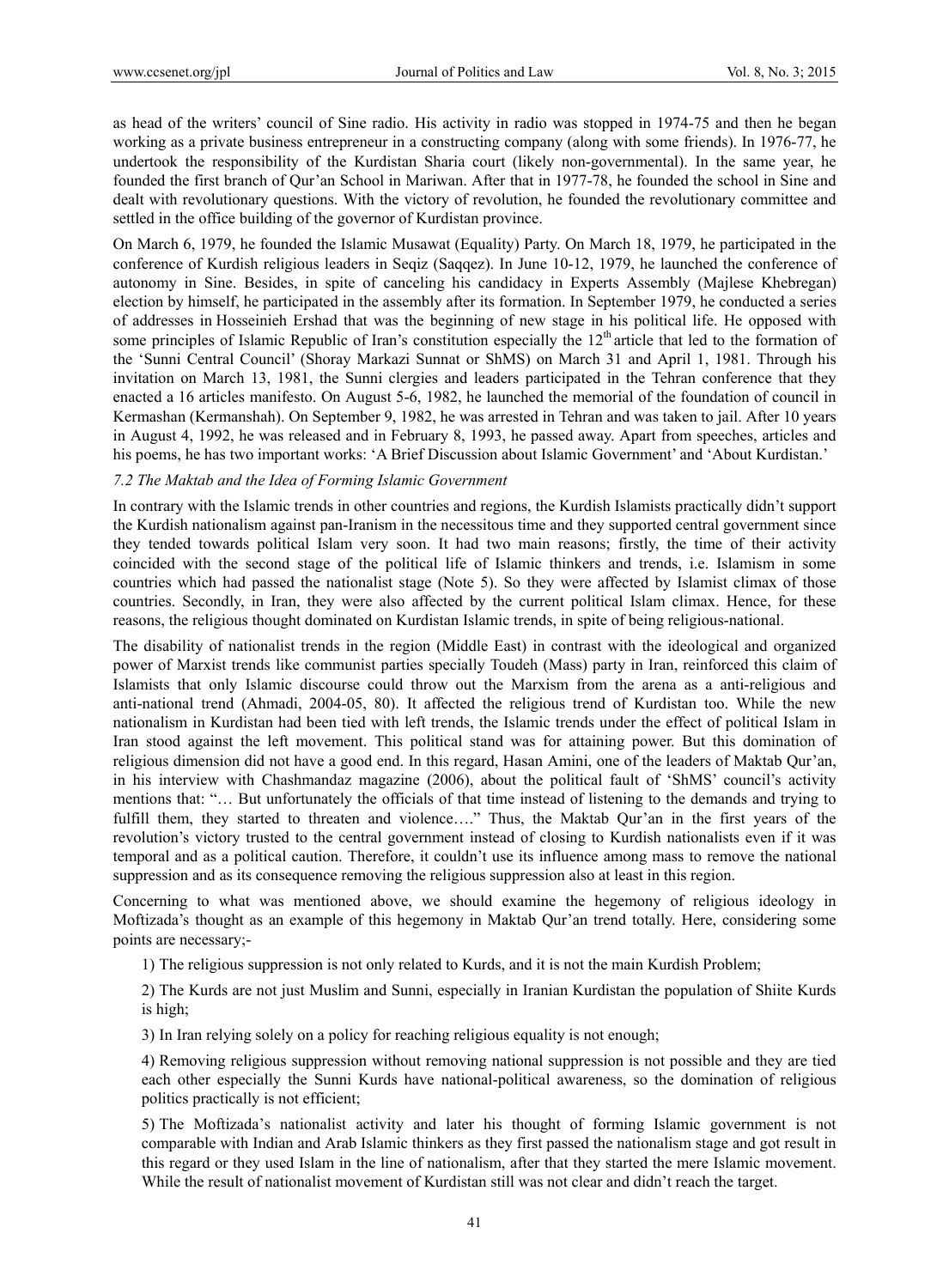Indeed, Moftizada diverted from his earlier notion of nationalistic view prior to 1960s, which had to be done after the solution of Kurd's question. His nationalist aspect continued until 1963, till the time of his arrest, and after which his relation with 15 Khordad (June 5) uprising and some Shiite clergies developed. Albeit during these years simultaneously along with Kurdish nationalistic activity, he tried to remove superstition and deviations from Sunni and Shiite but the national (Kurdish) issues was more important for him. As he quotes, "I wished to serve suppressed Kurdish literary and language through both address, religious and literary debates and a Kurdish newspaper" (Moftizada, 1979a).

After 1963, his approach changed to Islamic idealism. In this respect, he states: "When the revolutionary fire was started in June, 1963, I was in Naser Khosro st., I saw the people's uprising and the King regime's crimes closely. The effect of the day's event had a great impact on my heart that changed my method entirely. Before that my intention was always targeted to fight with religious superstition and because of national suppression had been put down to serve the Kurdish culture, though I never had any inclination towards the struggles of Iran" (Moftizada, *About Kurdistan*, 158). In the manifesto of August 12, 1980, he mentions that: "And thanks to God that after several years, a situation was provided that I understood my old measures has been empty and superficial. From 1964, I decided to adopt the main way of Islamic revolutionary of prophet Mohammad... and from the same year, I reconciled my program with this way and I confined my work on movement towards the growth of scholastic (Maktabi) Muslims and propagating true Islam and reaching/preaching the message of Qur'an to alienated Muslims from the Qur'an" (*An Exploration in Political Life*…, 1985, 30). In an interview with Ettelaat newspaper on June 25, 1979, he described his intellectual changes as following: "In 1963 after the closure of Kurdistan newspaper, I was in Qezel Qal'eh prison for 5 months and later for continuing the fighting, I went back to Sanandaj. At this time I realized that Islam and nationality are not in contrast and I lay my fighting on this basis" (ibid., 31). Also, in another interview with Kayhan newspaper on June 15, 1979, answering a question on his stance against Democratic Party, he says "my stance was clear from several years ago even before 1963. My all attempts is for reviving the real Islam in Iran and abroad …" (Khoshali, 2008).

In the constitution of Islamic Musawat Party (March 6, 1979) that includes the 6 articles written by Moftizada, the second article mentions that: "In Islamic society of Iran, the various social, cultural and political right of all Iranian Muslim nations have to be provided equally and based on executing the Islamic laws and rules precisely, they should have entire liberty within united Iran (it includes the other Muslim nations within the other countries). Based on this principle none of the Muslim ethnicities in any way has any privilege on others…." Article 5 also mentions that: "The membership of Islamic Musawat Party is not confined to a special nation, any people from anywhere and with every nationality that believe to these principles and wants to fight for executing them, can be a member of it." This constitution includes the Islamic Idealism and universalism, though it also mentions the right of nations. Therefore, it was not the realist view and it created a clear cleavage between them and the Kurdish forces and had a negative effect on Kurdish issue. In this line, Moftizada gave most significance to religious oppression (among three oppressions mentioned by him: religious, national and class) that its culmination was in protest and criticize the  $12<sup>th</sup>$  principle of constitution of Islamic Republic of Iran. According to the principle, 'the official religion of Iran is the Islamic sect of Jafary Esna Ashari Shiite that this principle is not changeable for ever ….' Hence, his idealist view and lack of political realism practically led his attempt in favor of religion (against nationality) and unwillingly it was in the line of political aims of central government. In respect to domination of the religious aspect in Moftizada's mind, Sheikh Ezaddin Husseini mentions that: "The difference between kak Ahmad and I is that he is a Kurdish Muslim and I am a Muslim Kurd" (*The Bloody War of Sanandaj*…, 1979, 132).

The priority of religious dimension in Maktab trend becomes more apparent in Moftizada's attempt for forming Islamic government. His opinion on forming such government has been presented in his book 'A Brief Discussion about Islamic government.' Although in the beginning this trend achieved some victories in Sine but such thought practically couldn't be suitable in Kurdistan's political sphere, though the domination of left and secularist thought on political groups. So, it was practically in contrary with important political parties of Kurdistan. In above-mentioned book, he presents his views on given Islamic government and its bases and characteristics. He is a strict opponent of secularism and mentions that:

…This anti people policy of separation of religion from politics gradually led to the conversion of the great and strong divine society to lethargic and idolatry… In recent centuries, i.e. since the shutdown of burners of Islamic civilization in Andalusia and from the time of Christians' attack from west and Mughol from East… the announcement of this sentence with the utmost frankness and boldness that 'Religion is separate from politics' and justification of this betrayal by fraud and deception methods -not by logic of force and despotism like past- is the product of this recent periods….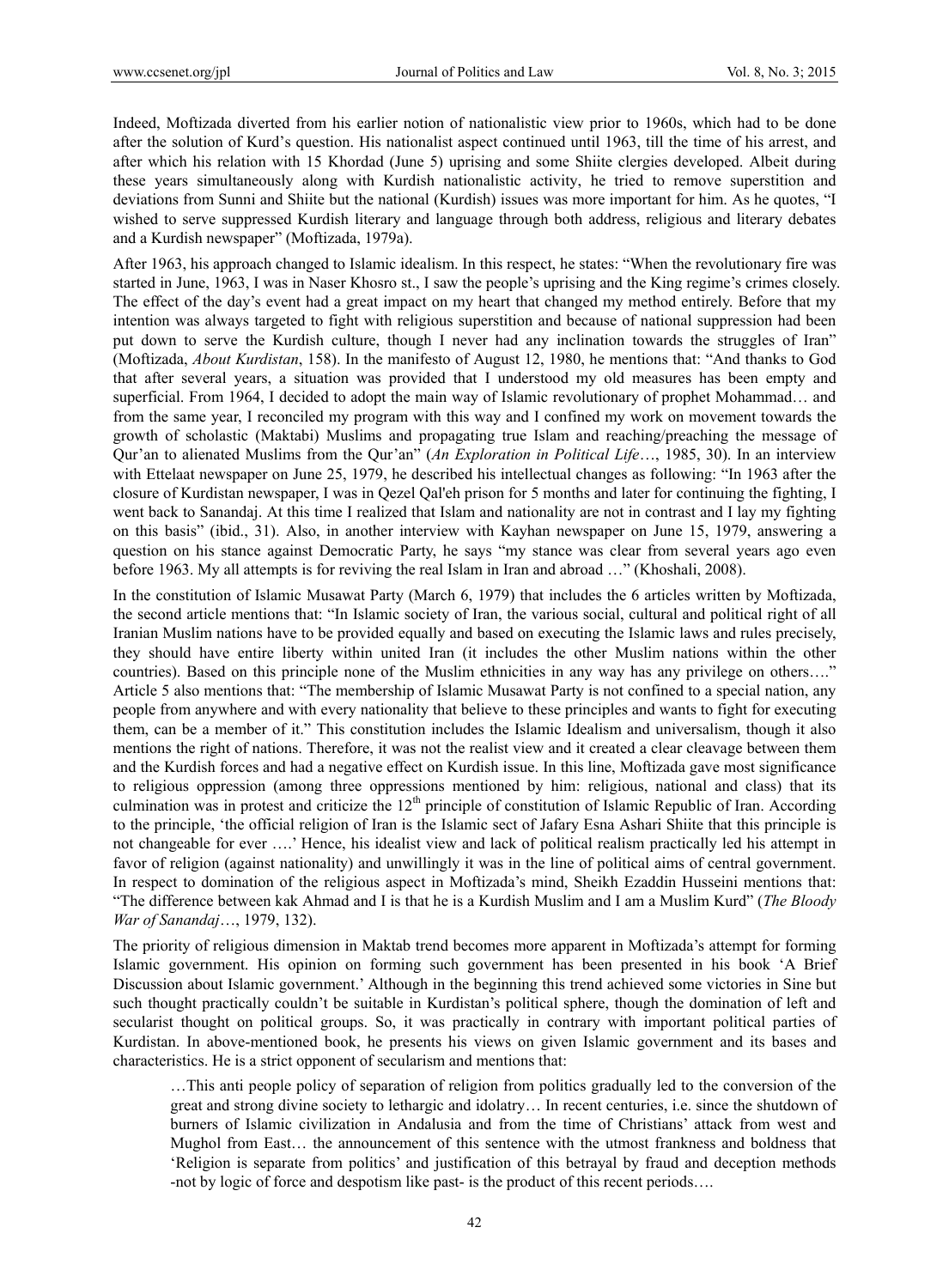…The government is one of the human issues that Islam has appointed its total principles and laws that will never become old and functionless. And the humanity for ever needs to extract the rules of government from it anywhere and anytime… in this government, the scattered force of people is transferred to an organ or a body under the name of 'Showra' (council) that is similar with parliament in democratic countries. But [Showra] by its privileges makes Islamic government hundred percent democratic and popular, while none of the other parliaments in various systems have this power (Moftizada, 1980, 9-15).

In respect to nationalism issue, Moftizada theoretically believed in moderate approach and states: "Kurdish nationalism is one of the important political issues of region in recent century. The Iranian politicians (and also the politicians of other countries involved with the issue), in their stand on this issue, have always reduced this aspect and have condemned the possessor of this sense. While these diplomats, on the other extreme, change their stand and immensely supported the idea of nationalism outlined on the Iranism level. This method is not a special characteristic of single group. Indeed, keeping 'moderation' in human issues was, is and will be the most difficult human problem during history. And humanity including all classes, groups and nations has always involved with reductionism and extremism…" (ibid., 95). Despite this, he practically didn't regard this moderate aspect in relation with Kurdish nationalist forces, though understanding the political stand of Iranian nationalist. And, he adopted an extremist way for foundation of ideal Islamic government. Although it politically can be regarded as an attempt to attract the Sunni forces of other parts of Iran to stress on central government, nevertheless, on the other hand, he distanced himself from the important political forces in Kurdistan. So it just had an ideological (Islamic) justification not political logic.

Apart from above-mentioned issues, it should be noted that Maktab trend itself cause to a new internal religious cleavage in Kurdistan that it was in favor of centre. The new juridical view of Moftizada was in contrast with the traditional religious thought in Kurdistan. It provided a ground for centre's political use. In that sensitive situation for Kurds and especially with such social structure that there were various religious groups with enough potential for mobilizing against Maktab trend, by highlighting their different standpoint with other groups and the labels that were attributed to them, the forces of centre flared the internal religious contrasts.

## *7.3 Maktab Trend and Conflict with Left*

As it was mentioned in the previous parts, the main ideological-political cleavage in Kurdistan during the revolution of 1979 in Iran, was between the Maktab trend and extremist leftists, where the stand of Maktab and on the top of it the Moftizada's stand clarifies this cleavage more. The office of Organization of Iranian People's Fadaiy Guerrillas in Sine reports on Moftizada as such;- "...He was not even the religious leader of Sanandaj, neither the leader of Iranian Sunni nor the Kurdish nation, yet he claimed for which is 'not left, not right, but Qur'anic pure Islam'. In this way he insulted and looked down the communists and non-Islamists, and sought for Islamic leadership in himself" (*The Bloody War of Sanandaj*…, 1979, 36). They also mention Moftizada as the main culprit in creating ideological conflicts, and reports that:

The next, was the issue of stick to hands on October 30 and the murder of people on October  $31<sup>st</sup>$  and culminating of the occurred movement which was then followed by arresting of people [involved in such great bloodshed.] In this course of time the first sitting of Jame mosque happened where the main activists were the youths of the left forces. Meanwhile, at that time General Ezhari was reigning his power under the strong anti-Marxist propaganda of government. Mofti in the Jame mosque objurgated the Marxists strongly. He batted the culminating of cooperation and collaboration of left and religious forces, which marked the beginning of the segregation of ranks within the people and gradually led to the deviation of the real mass and the religious fighters resulting in formation of the Jihad pray that they intended to capture the office of the supporters [of the organization]. In such a context, where the domination of imperialism and backwardness has not been eradicated entirely, the Marxist-Religious war rightly means the removing of the revolutionary force of people against Imperialism and backwardness. And any force who intend to extend this conflict, is regarded as a traitor to people and people's movement (ibid., 41).

Instead of maintaining the national pride and right of Kurdistan, Maktab was more inclined towards acquiring power and fame by competing with the left forces. And with the hope to accomplish its plan and to reinforce its status, it tried to take the help of the centre by covering the centre's shortcomings. While in its attempt to fulfill its plan, Maktab reinforced the conflict but it gradually ended up in favor of the centre. Moftizada in his letter to Bazergan, the then Prime Minister of the Provisional Government of Iran at that time, on March  $18<sup>th</sup>$  1979, states that: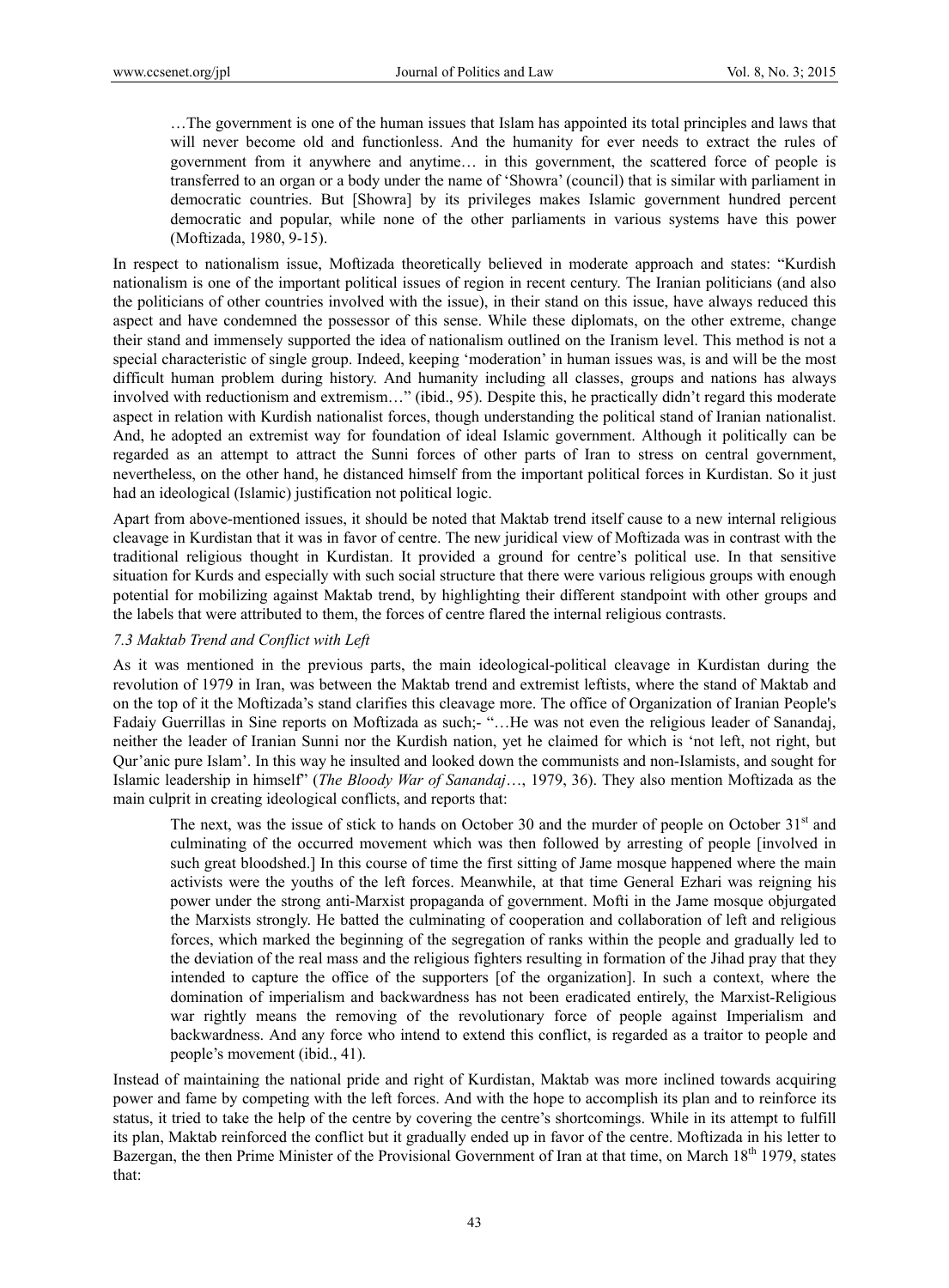…If God helps [us] and these three brothers can gradually attain the executive affairs from other brothers [Khosrawi for governor of province, one as his deputy and Zarinehkafsh as governor of city], it will help in putting up the exceptional circumstances before referendum, where our forces in cities and villages propagate, the motivation and sympathies of leftists and other oppositions of Islamic government can be neutralized… unfortunately even here I don't have the opportunity to write because always I am busy (and further to explain the shortcomings and the mistakes of most top officials [of centre]!)… (ibid., 65).

Besides, in his speech in Husseinieh Ershad (1979) on the selection of Younesi as the governor of Kurdistan province, he says:

In those days, the state imposed us a person as the governor that I told, 'I know him'. He is from officers of Tudeh Party and he is dangerous here…. The governor of Kurdistan, Younesi, in short period could work in uniting the Marxist groups with all anti-revolutionary forces…. So you send an officer of Toudeh party, give him a mission to make a force to conspire against me, and to be in a line with me in Kurdistan and Sunni world! For what?... (Moftizada, 1979b).

However, the ground was gradually provided for domination of the forces who were the people with leftist backgrounds, especially after the Nawroz (March 18-22) 1979 war and also after the creation of the five members council including the lefts, in Sine. Even some innovations of Moftizada like launching the conference of autonomy in June, 1979 also couldn't change this process (*An Exploration in Political Life*…, 1985, 133). Along with the decline of the Maktab's influence after the Sine war, the left spectrum includes PDKI, Fadaiy guerillas, The Community for Defense of Liberty and Revolution, Sheikh Ezaddin and so on, were in upward move that they refused to participate in the conference (ibid., 168). All these are the effects of strong ideological conflict between the two left and religious trends. From the above discussions, we can clearly picture out the dividing function of religion instead of it playing the role of bringing solidarity in Kurdistan.

## *7.4 Maktab Trend and Armed Struggle*

Before the discussion on relationship with central government, it is necessary to mention Moftizada's belief to arm and the evidences of Maktab's being armed during the Iranian revolution. In his speech at Sunni Central Council (ShMS) meeting on March 31 and April 1, 1981, he says:

…In Qezel Qal'eh, I became friend with some of the senior officials like Dr. Javad Bahonar…Talking with Bahonar, I told it was such a devastating loss of 15 thousand people in June 4-5, 1963 without any result, while if we fought militantly, with 14-15 thousand people, we could overthrow the regime. And after a lot of contemplation, I told him, there are Kurdish people familiar with weapons and guerrilla warfare, you prepare the people and I will send some Kurdish to train them with special armed skills, so that this fighting will be converted to a big armed fighting (ibid., 68).

Also after revolution's victory, the evidences show that Maktab Qur'an had desired for militarization during the early months of revolution. According to Fadaiy Guerillas' report, on March 17, 1979, Moftizada through a letter demanded weapons and ammunition from colonel Safary, the commander of Sine corps 28. Safary had outlined that delivery of weapon have to be with the agreement of representative of Imam, i.e. Safdary (a Shiite clergy and the founder of another revolutionary committee in Sine), and the chief of Staff. This response and gesture discouraged the Maktab's supporters and hurt their sentiments which led to the riot. On the other hand, Safdary was also under the pretext that he had heard Moftizada's forces sell the cartridges and he is afraid of using weapons against himself, so he didn't want to give those weapons and ammunition. And as a result of it, some of the Maktab's supporters protested against Safdary with threats and slogans assembling towards his office. The unresponsive nature of the Safdary's forces by marking the beginning of shutting, and reciprocally reaction by Maktab's forces and people, resulted in the five days war of Nawroz (*The Bloody War of Sanandaj*…, 1979, 43). In another letter to colonel Safary on March 17, 1979, Moftizada says: "Our guards (Pasdaran) preserve the security of city and region. Up to now our guards has taken various weapons from incompetence people and have given up to the army.... And now several times, in writing I request cartridge and equipment and we have announced that the rifle and pistols have no cartridge, but we hear exotic answers …" (ibid., 68). Besides, the office of Fadaiy Guerillas reports that:

In the evening of March 18 with the beginning of battle between both forces of Moftizada and Safdary, the guards of Moftizada's jail released their posts and the prisoners escaped. Instead of that, the jail's guards fought with Safdary's office…. But before that night, Safdary himself had gone to garrison and issued jihad order against "Infidels of Sanandaj" and then by helicopter escaped towards Kermanshah (ibid., 47).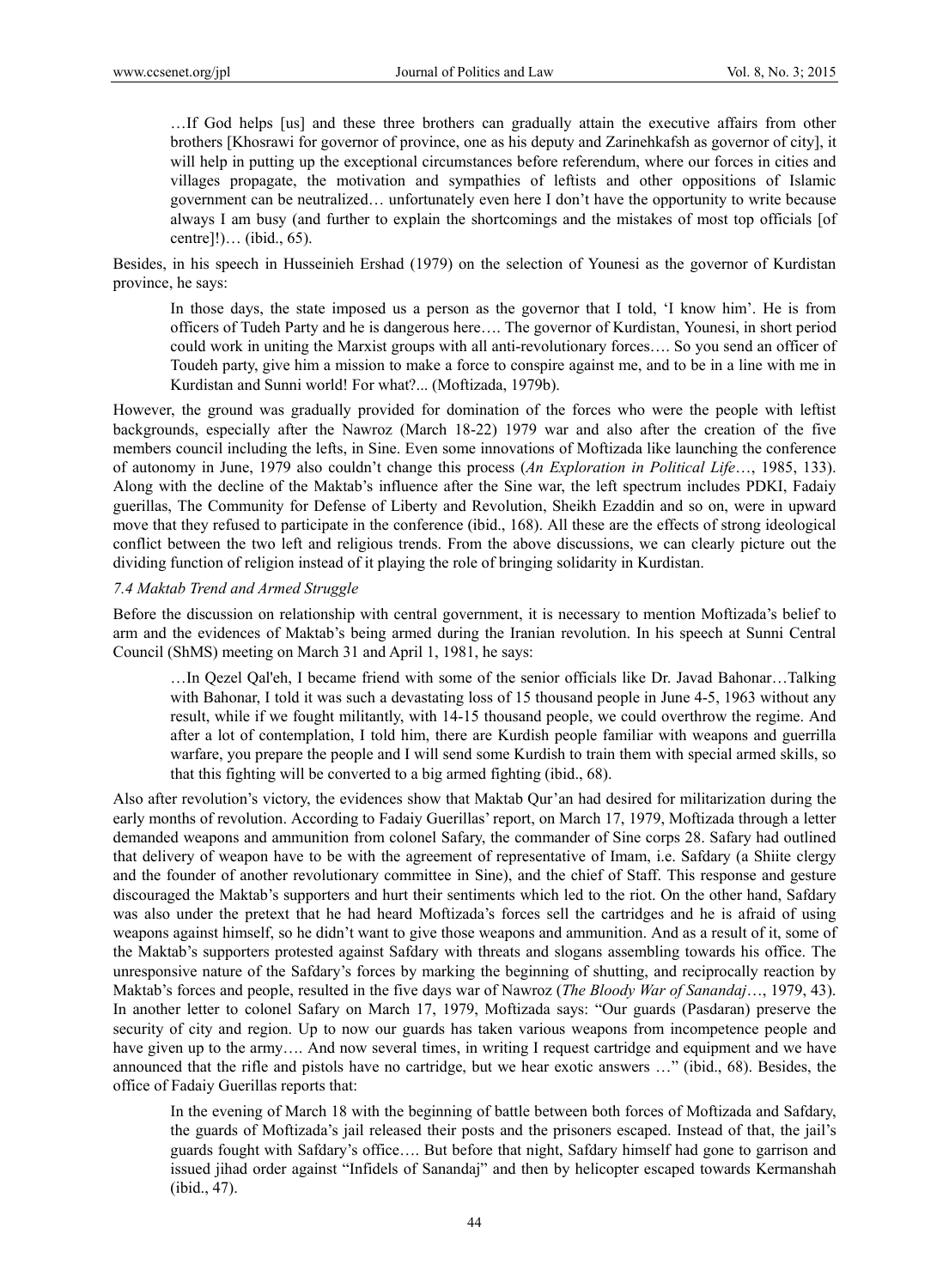After Sine city council election, Fuad Rohani, one of the Moftizada's followers and the first elected, in an interview, published in Kayhan newspaper on April 17, 1979, had said:

The disarmament of [Fadaiy] Guerillas is not true, before election we agreed that after determination of city council members, the offices will be removed and instead of them the city council's guards and police are settled. And now that the public passion has been aroused, we asked the Guerillas and the Community for Defense of Liberty and Revolution to exert this decision a few days earlier"(Khoshali, 2008).

In this respect, and in answering the question of Pars news agency's reporter about returning non-indigenous Guards Corps to their regions as one of the demands of demonstrators and strikers in the Kurdistan cities, quoted by Kayhan newspaper on November 5, 1979, Moftizada himself had said: "Most of the people who have high education are in the Guards Corps (Spahe Pasdaran) but the Sawak's agents also has influenced in this army doubtlessly. And gradually the non-indigenous guard corps must be replaced by indigenous guards, but now the situation of Kurdistan is disordered and this work must be carried out on its opportunity" (ibid*.*).

The above cases show the initial preparing of Maktab trend to become armed. While a few months later, they didn't accept the armed defense of Kurdistan's people against an imposed war. And they left the armed fighting and finally the political activity. Here, it should be noted that apart from the other reasons like economic poverty, illiteracy and non-awareness which led to the attraction of the very less educated people to Muslim Fighters Organization, while in contrary the maximum of educated people desired for the Kurdish parties, as well the Maktab's activities also had effect on forming this organization within the IRGC. Although later, Moftizada condemned this act of government by a proclamation and described it as a betrayal to the people (Note 6). Their initial interest in arming, the religious climax created in Kurdistan by them, then their political isolation, that used by the central government against Kurdish political forces, indirectly provided a ground to form Kurdish Muslim Fighters Organization. As Amini, himself, in the interview (2006) says: "… I don't deny the fact that a lot of them had cooperation with us before the forming of this organization, but after joining it and facing with our disagreement, they left and went."

So, the Government used the religious sphere created by Maktab as a weapon to weaken them with their own prey and also to attract individuals against other Kurdish parties. Although most of the people attracted by the Government were from traditional religious people, but Maktab was effective in providing such field.

## *7.5 The Maktab and Central Government*

According to Moftizada, himself, before the revolution's victory an implied agreement had been taken between Ayatollah Khomeini and him about being raised as leader of Kurds. In an interview with Ayandegan newspaper on June 24 and July 1, 1979, in answering a question on hearing his name more than other Kurdish leaders in Radio and TV, and on the existence of any special agreement with the government, he says: "About the agreement, my answer is that in the strangulated and suffocated situation when Imam was in Najaf, we agreed and this agreement is the continuity of those agreements that there were in that time …" (Khoshali, 2008). Besides, in an interview with Tehran Mosaver magazine, July 22, 1979, about his contact with Ayatollah Khomeini, he says: "Trough the clergies who had come and go to Iraq, I was in contact with Imam and I used his guidance and counseling"(ibid.).

Despite these, in one side, the central government didn't trust Moftizada, as Fadaiy Guerillas Organization reports:

After the collapse of despotism, when the people were busy with funeral of their martyrs, Moftizada formed his own Islamic Revolution Office. In the eve of February 11, he settled in office building of the Governor [of Kurdistan province] and his operational office started its work. And he tried to attain the power. He had various trips to Tehran, Qom, Sistan and Baluchistan, and Kermanshah that all of them were related to stability of his own power as leader of Kurds and leader of Sunnis. But for the stability of his power, there were lack of trust from the Government and Imam's committee towards his authority…. (*The Bloody War of Sanandaj*…, 1979, 42).

#### Besides, they mention:

They prevented his measures since the Government and Imam confirmed Mofti less than Safdary. And in spite of Moftizada's influence among people, the support of Government was more important for him and his ambitions didn't allow him to be non-absolute force or second force. Safdary and Moftizada contested in all fields. So each one had separate Guard and separate patrol officer and inspector and each one was striving to recruit more forces…" (ibid., 130).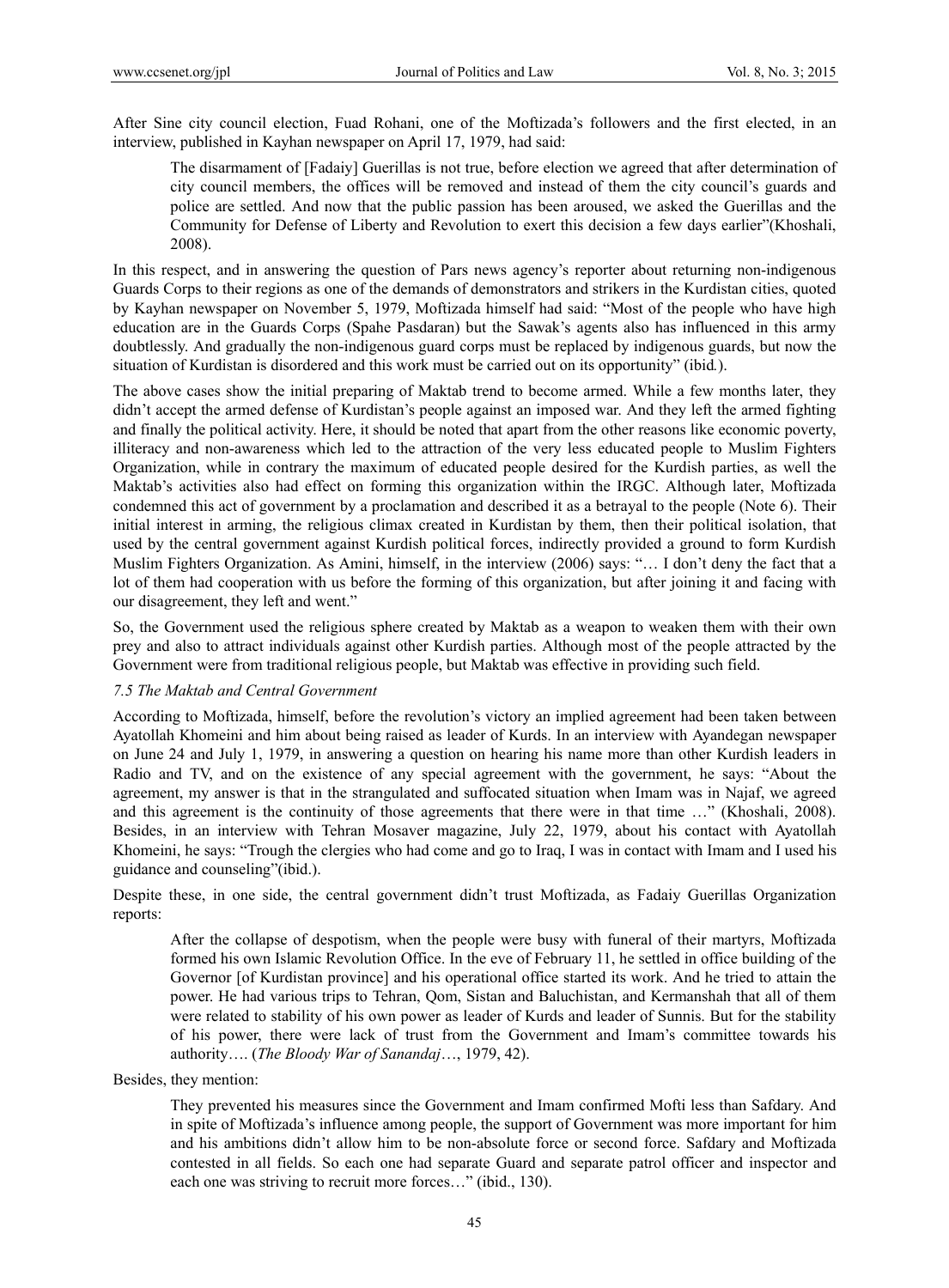Apart from what is true and false, and also from the standpoint of Fadaiy Guerrillas, it can be understood that this view on Moftizada, i.e. distrust on him by the centre, is a dimension of question and it is often related to religious policy and central government's analysis on his religious activities that will be more explained in next part. But beside this, as already mentioned, the centre took its political use of religion and religious forces including Maktab trend (that Maktab trend directly or indirectly helped them to reach their aims). This point is highlighted more in Amini's words (2006) quoted on their relation with provisional government: "... We also didn't find out this truth soon because we were becoming a victim of this policy too, they wanted to have this use from the religious and revolutionary personality of Kak Ahmad and leading situation of Maktab Qur'an…."

On the other side, in the beginning, Moftizada trusted the centre so much and as well cooperated with them. One of the drawbacks of Moftizada's policy was providing ground and allowing Safdary to involve in Kurdistan religious-social politics, who was in fact the sole creator of many issues in Kurdistan. Indeed, if he had a realist view and also adopted a nationality-oriented policy, he would have never trusted such a person. In an interview with correspondent of 'Javan' magazine, No. 23, he says on Safdary: "When I gave a way to Safdary before 15 months of the downfall of [King] regime; he was really a brave and faithful fighter …when I understood that he doesn't know what he practically does … I clearly told him, Mr. Safdary because of your one and half year fighting you are respected, but now you are useless, there is no place for you [in Kurdistan]… then I didn't give a way to him" (*An Exploration in Political Life*…, 1985, 8*9*). In his words, Safdary is responsible for the Nawroz war (March 18-22, 1979) in Sine and says: "The main factor of this event was a person, namely Safdary, and non-logical method of corps commander" (ibid., 91).

Another example of Maktab's trust to government, in contrary with other Kurdish Parties (PDKI and so on), was the participation in referendum of April 1, 1979 and voting for Islamic Republic in encouraging for inviting people to participate by announcement of March 25, 1979. Besides, according to the report of Pars news agency, quoted by Kayhan Newspaper on October 8, 1979, Moftizada after several months of people's demonstration in Sine, sent a telephone message from Tehran to Sine that was broadcasted at Radio Sine and awarded people of Sine to avoid any demonstrations, because of advent of anti-revolutionary forces. He refused the rumor of his residence in Tehran and announced during the 20 days in Tehran he was busy with reviewing the economic affairs in No. 7 commission of Experts Assembly (though he was not an economist) and returns to Sine in coming days (Blouri, 2004). Moftizada as a single invited person by Ayatollah Montazeri, the speaker of the assembly, participated in it without selecting (he had resigned from candidacy). While some of the Kurdish selected representatives as Abdul-Rahman Qasemlu was prevented to enter the assembly. And also in the speeches of the assembly, the Kurdish people were attacked. So it was another dimension of his personal relationship with centre. Because of these reasons, someone like Nadir Intisar introduces him as a supporter of Islamic Republic and compassionate of Iranian theocracy (Intisar, 2003, 12). Indeed, the politicians of centre only used him as a representative of the Kurdish and Sunni politics to obtain legitimacy for the assembly.

Amini's words (2006) also disclose Mofti's nature of over-reliance. In response to a question on selecting Younesi as the governor of Kurdistan, he says: "As a truth, it is better for all to know that Mr. Moftizada, because of his vigorous religious interest, had gone through a lot of sufferings and pains together with his fellow citizens and also his compatriots from Shahanshahi (king) regime, hoping for an Islamic revolutionary beyond imagination. As a result of it he wanted to leave everything except Islam and Kurdish nation. He never wanted to defile the [Iranian] revolution and its dignity. Hence, the selecting of Mr. Younesi as a first governor of Islamic Republic in Kurdistan [province] surprised all of us." This over-reliance had a negative effect on his followers and the political space of Kurdistan so that the Coordinating Council of Sine Islamic Communities via a telegraph to Ayatollah Khomeini, published in Islamic Republic newspaper on August 21, 1979, announcing Moftizada as their leader in Kurdistan and Ayatollah Khomeini as super leader of Islamic revolution, supported Ayatollah's order to attack Kurdistan. They also called Kurdistan as a captive in the foul clutches of Sawak, Fadaiy, Feudal and Democrat, which by this attack will be rescued (Khoshali, 2008).

The disappointment derived from Moftizada's over-reliance to centre and centre's using of him is more evident when Moftizada in his speech in Hosseiniyeh Ershad in 1979 says: "…Maybe you also know that we were the only force who preserved Kurdistan." Hence, there was a two dimensional relationship with centre, where the first dimension of the relation was the lack of centre's trust to Maktab trend and its leader, and on the contrary the second dimension is related to the optimistic trust of the trend to centre. So the Government took a necessary use and the Maktab trend despaired in reaching to mental and unrealistic ideals.

#### *7.6 The Maktab and Political Isolation*

Before drawing to conclusion, it is necessary to be clear that, despite of the victory of Maktab in the local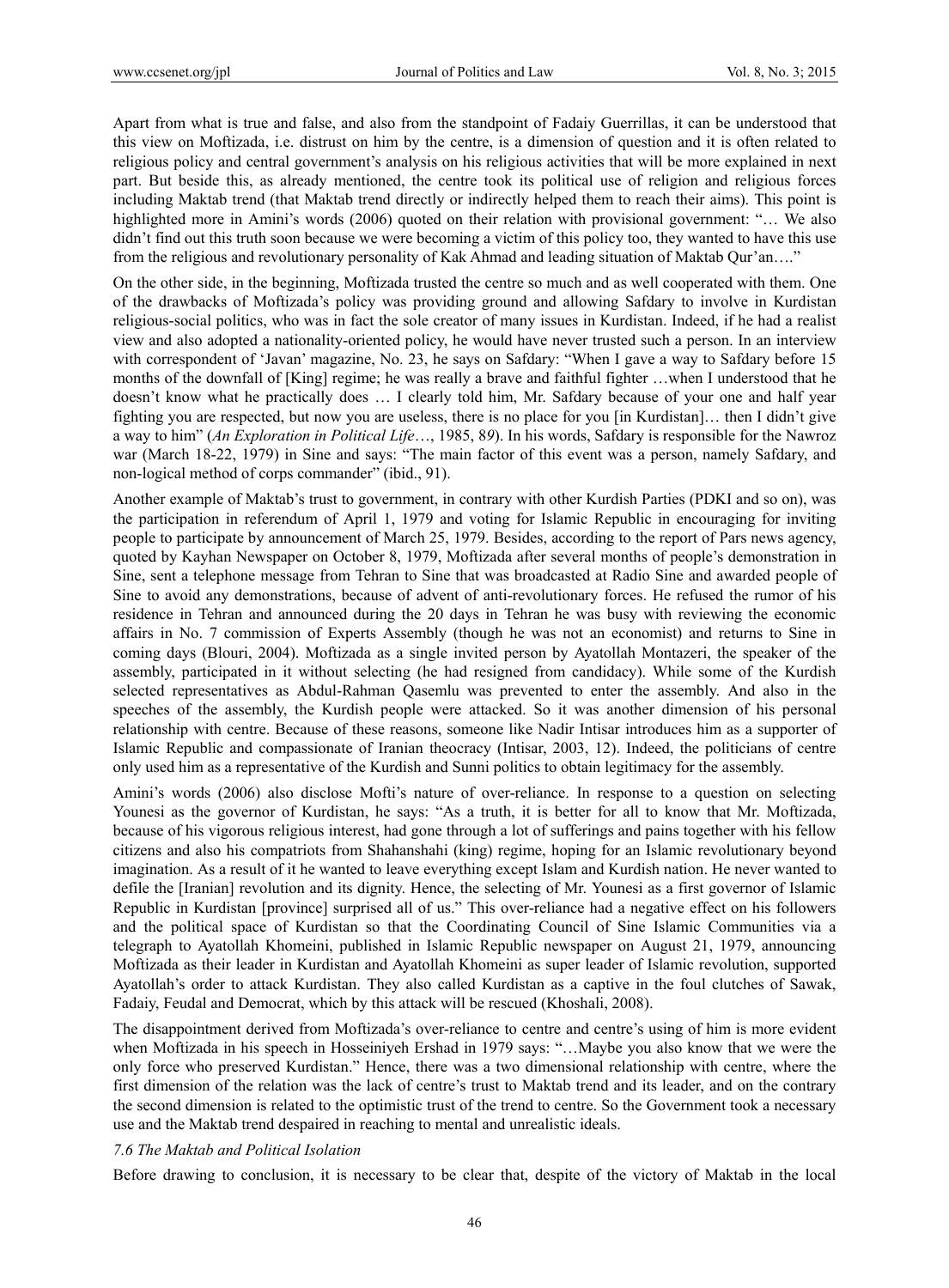council election of Sine city on April 13, 1979 (3 elected from left forces and 8 elected from religious), the political activities of this trend continued only for a short period of time and got isolated. Indeed, this Islamic trend had no practical strategy and tactics to enliven the Kurdistan nationality. If there is a strategy, the behaviors and actions manifested in it, should reflect and yield changes both in political and logical way, which can be interpretable and will match the defined plan. But the behavior and action of Maktab often was a series of daily reflections and reactions. Although beyond the issues related to Kurdistan, Moftizada's idealist main program and strategy ought to continue for years and not be practiced, but the revolution's victory canceled the program and before its real time, he had unsuccessful attempt to form given Islamic government in Iran.

In political issues, the Islamists often sensed themselves as an obstacle against the leftists. Thus, practically they didn't regard the 'nationality' as a common aspect with other Kurdish forces. While the new Kurdish movement, was often affected by the left movement. But in contrary, the most of leftist Kurds considered the 'Nationality' aspect. Moftizada's monopolism and his non-cooperation with Kurdish forces were not, somehow, in the line of solving the national problem. For example, when Sheikh Ezzadin Husseini was selected as a speaker of Provisional Revolutionary Council on March 20, 1979 in Sine and a five articles resolution was drafted for ceasefire, even Moftizada was a part of the alliance, in the mid-night a meeting including Sheikh Ezzadin and Provisional Revolutionary Council, Sarim Al-din Sadeghwaziri and Moftizada was held. In the meeting, Moftizada preferred the three articles plan of Seqiz in comparison with eight articles plan of Mahabad and didn't accept company with the council to present a common plan to government and the group of Ayatollah Taleghani. So at 4am, he left the session. In the morning, he went alone to Mr. Taleghani (*The Bloody War of Sanandaj*…, 1979, 51).

In contrary, for example, in murder of Nawroz 1979 in Sine, Sidegh Kamangar and Mozafar Mohammadi (of the leaders of the Community for Defense of Liberty and Revolution in that time) supported and accompanied with Moftizada. They issued an announcement in March 20, 1979 and announced Safdary as a factor of the murder of Nawroz (*An Exploration in Political Life*…, 1985, 93). Indeed, Maktab trend did not want to accept to be at a line with leftists. On the other hand, the sheer disappointment from centre, despite of their dependency from the initial stage, left them with no motivation and ability to envisage with other political parties. So this situation led them to retreat from the scene of political power despite of their victory in the above mentioned election. The lack of program in comparison with the relative organization of left trends, lack of political understanding and just relying on religious-populist politics, led to their isolation and putting in bottleneck.

In this respect and in explaining the reason of political conflict in Sine in March 1979, Amini (2006) says: "…One of the important factors was the vesting of the garrison and other formal and old armed forces to Mr. Safdary, a non Kurdish and non Sunni […]. They don't regard the jihadists, and overthrow the right people like Moftizada with all the fighting and attempts that he underwent and led to the victory of revolution. They don't consider him and his opinion in the key and important issues, even in Kurdistan …." It was another sign of centre's distrust. So the Maktab trend had to discard the confrontation and had become approach to other Kurdish forces since they were aware on this subject. But paying more attention to the religious issues isolated themselves from both sides, i.e. the centre and Kurdish forces. As he also mentions that: "… Another factor was the fear of non-religious forces from setting of religious sovereignty that they used any tools to disgrace religion and to make people dissatisfied. In Kurdistan, this field was provided by friends more than enemies! ...." Besides, in explaining the terrors and militarizing the parties, Amini says:

… The most important factor for leaving Sanandaj and the migration to Kermanshah, was the problem of militarizing of non-Islamic parties and groups in Kurdistan, because unfortunately they had targeted us more and earlier [than others]… In the last sermon Friday before leaving Sanandaj, Moftizadeh exactly had mentioned this issue and factor: 'Because of avoiding fratricide among Kurdish people and under Islam and non-Islam, and while the [other] Kurdish groups and persons are non-Muslim and our side are Muslims, still the decisive reason has not been completed for us to invite to fight with them, so I leave Kurdistan [province] and anybody who follow me, do this work, because though we don't want to kill them, they will kill us.'

But as it was mentioned, the evidences show that the ideological conflict with left forces was the reason that had put them in front of together. As also mentioned before, about the militarization, Maktab had some plans to be militarized in the beginning and they had armed people but they only wanted the right of militarizing for themselves not others. So there was a war to obtain power between religious and non-religious groups, that Maktab eventually retreated and preferred isolation. The problem of capturing power and use of 'divide and rule' policy by centre is shown in Moftizada's letter to Bazergan on April 8, 1979 within which he called Kurdish forces as enemy. He writes: "… we were absolute political and military power existed in the region, but the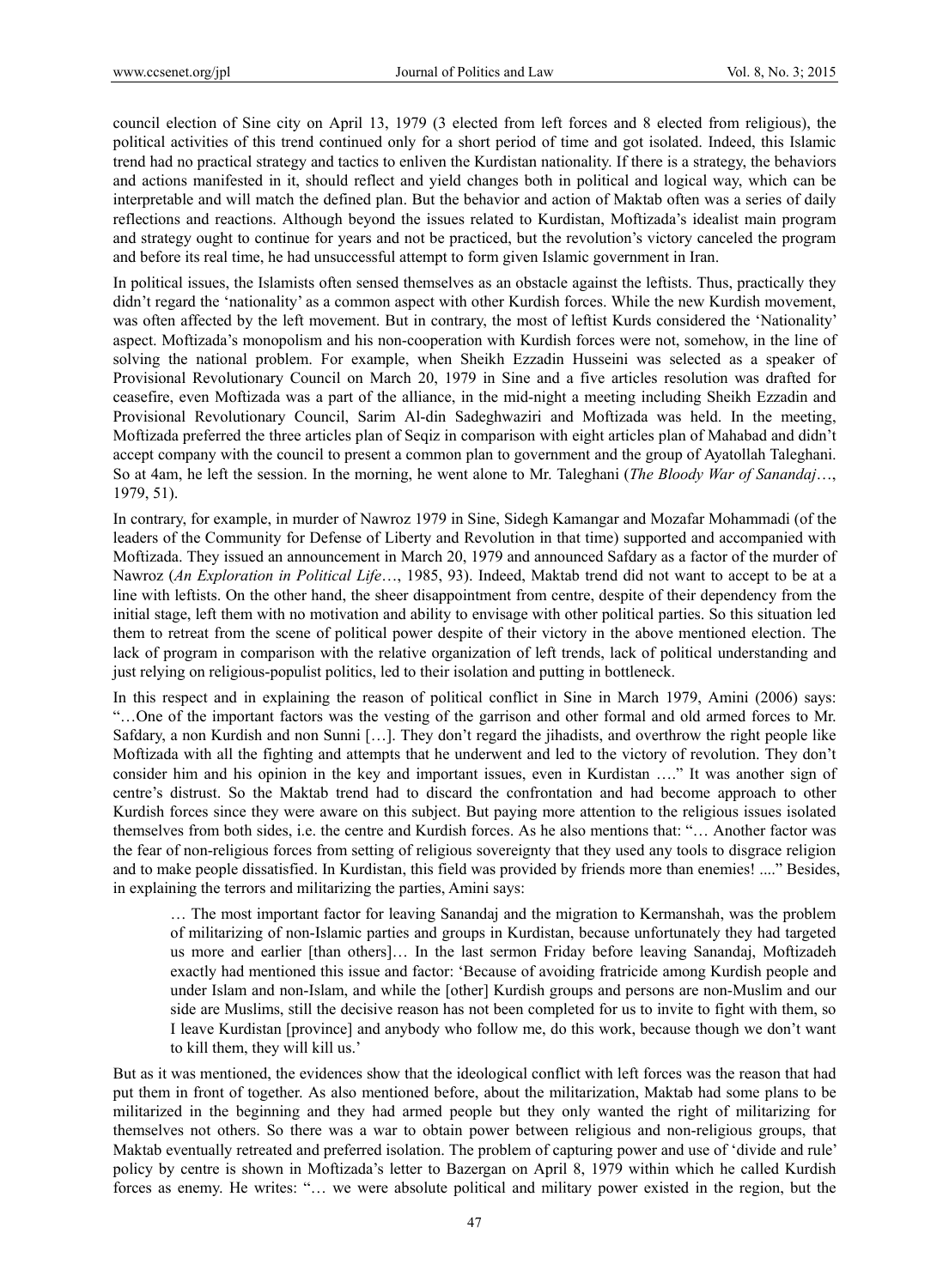leadership organization [of revolution in centre] with its bad policies led to the loss of our militant and political power to the enemy [other Kurdish parties] which almost isolated us, and it was the work of the government itself, otherwise no enemy could to do this (maybe there will be an opportunity and if you want I narrate the event)…" (*The Bloody War of Sanandaj*…, 1979, 209).

In the speech of Husseinieh Ershad at September 1979, Moftizada says: "… I told Imam that this revolution is going in the recessive path, I truly told him that the revolution is not Islamic any more. It is recessive. It collapsed. I told, it is necessary that I struggle with the revolution but in favor of this Muslim nation I don't fight…" (Moftizada, 1979b). It shows that the Islamic aspect and being Muslim was important for him so they were isolated. While concerning nationality-oriented policy, it was better to join the other Kurdish political groups and organizations, and at least as an independent group participated in nationalist activities beside them. In the declaration of Moftizada's motivation for leaving Kurdistan province on August 12, 1980, it is mentioned that: "This time also for preventing the bloodshed of thousands of Muslims and civil war in Kurdistan, we thought on a solution and ordered the Muslims, who were identified and hated by mercenaries because of their struggles during previous regime and they couldn't be indifferent against the enemy of people, to leave Kurdistan [province]" (*An Exploration in Political Life*…, 1985, 12*0*).

Eventually, the arresting and repression of Maktab's forces by government was further because of religious-political reasons not ethno-political. Although no evidence of proof and document had been presented to show the dependency of 'Sunni Central Council' (ShMS) to Sudia Arabia and following the Taif conference resolutions (a part from the attendance of Moftizada's representatives in it) and so on, but one of the special reasons for arresting him and some of his colleagues was due to the foundation of the council and the analysis of governmental officials at that time. From the government's viewpoint, the council was an executive arm of Taif Conference in Iran and they analyzed its existential philosophy as following the Arab recessive intentions in directing the religious conflicts (ibid., 182). Hence, the arresting of the Maktab's members and the debacle of their revealed activities was not because of national (Kurdish) issues. It was for religious conflicts. And it divulged the weak of religion-oriented policy which resulted in political isolation.

#### **8. Conclusion**

A one-sided view on national identity, on one hand, and inharmonic emphasis on religious and spiritual element to the detriment of the national element, on the other, has a bad political, cultural and identity consequences and it endangers the traditional societies. This is what was experienced in Kurdistan in the early years of 1979 revolution. The growth of political Islam in Middle East and its influence in Iran and consequently the extension of ideological conflict between Islam and Marxism in the region especially in Kurdistan strongly, led to the conflict among political actors in Kurdistan, directly and indirectly. It was ended in the detriment of Kurdish nationalism since Kurdistan politics is related to nationalism more than other things. So, nationalism was important more than religion and left ideology for unity and solidarity in Kurdistan. Although Islam and left ideology are the factors to unite people of different background together that can be possibly used in channeling them out in the line of nationalism but it didn't worked out in their political scenario.

The examining of the events of that time shows both positive and negative political functions of religion in Kurdistan. It was more negative for Kurdish movement as a divisive factor. On the other side, religion became a political tool with positive function in the hand of central government. Religion was used to denigrate opponent groups and more than others, it was a divisive factor among political groups because of contesting with left ideology and so on. So, indeed, Kurdistan became the victim of ideological conflict. Hence, totally, it should be noted that the new Kurdish national movement never could use religion in favor of national solidarity like other nations. Maybe the Kurdish nation is the only nation where its religion was used as a means of its suppression, especially as a tool to different types of genocide.

In Kurdistan, religion not only could unite religious people but was also used against the solidarity of other beliefs specially nationalism. Besides, communist ideology completed this negative role of religion by providing a ground to religious reaction and motivating mass sensations. Indeed, both of them segmented the people and had a divisive role. These ideologies and their functions, intentionally or unintentionally, consciously or unconsciously, instead of serving themselves, helped the central government's interest. Kurdish nationalism was the only common factor among the three main political trends (nationalist, left and religious) to bringing solidarity among them, but it was ignored and became the victim of ideological conflict.

Maktab Qur'an as the most effective religious trend and one of the representatives of political Islam in Kurdistan during Iranian Revolution, involved in political traps badly. In spite of having the idea of establishing an ideal Islamic government for Iran without regarding any special sect, it indeed didn't have any necessitous tactics and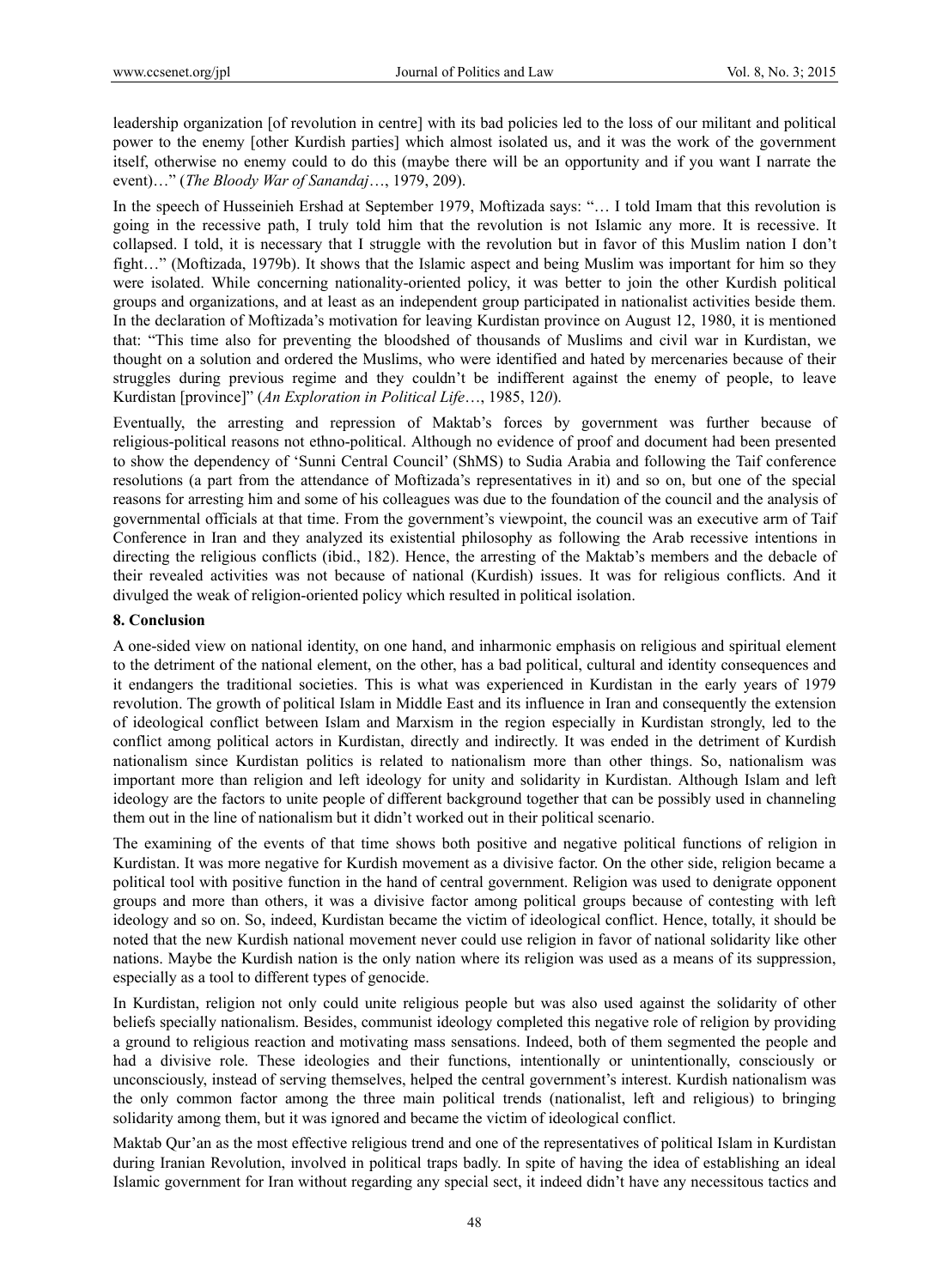well modeled strategy to apply in the context of Kurdistan. Despite the nationalist streaks within it, religion was a dominant factor in Maktab trend and their ideological behavior led to the lack of understanding their political situation. This approach itself was under the effect of Islamic trends of the countries that had passed the nationalist stage. Therefore, on one hand, the optimist relationship, and their initial unilateral and unequal trust to centre and, on the other hand, their political and ideological stance against left forces then cutting out from centre and also not joining to other political forces (at least moderate forces) in Kurdistan, not only led to Maktab's political isolation but also practically led to remove themselves as a political actor and also centre's political use of religion against other forces. However, they could have played a better role and would have had a maximum use of political function of religion.

## **References**

- *A Castle of Will, a World of Faith* (2003). An interview with Mamosta Abdulrahman Lahijani (to memorial of his death). First edition. PDKI's Social Commission Publication.
- Ahmadi, H. (2006). Religion and Nationality in Iran: Conflict or Cooperation? In H. Ahmadi (Ed.), *Iran: Identity, Nationality and Ethnicity*. Tehran: The Institution of Research and Development of Human Sciences.
- *An Exploration in Political Life of Moftizadeh* (1985, April). A study conducted by the Educational Affairs of Kurdistan Province.
- Blouri, M. (2004). *The Command of Attack to Kurdistan by Khomeini, the Three Months War in Kurdistan from August 18 to November 17, 1979*. Second part. Retrieved from Http://Www.Kurdistansite.Com
- Hamilton, M. (2001).*The Sociology of Religion* (2nd Ed.). New York: Routledge.
- Interview with Hasan Amini. (2006, Fall). *Chashmandaz magazine, Special issue of 'Kurdistan Is Always Detectable',* No. 2, P. 33.
- Intisar, N. (2003). *Kurdish Ethno-Nationality*. Translated into Kurdish by Ata Qaradaghi. Slemani: Qane Publication.
- Kochera, C. (1999). *Kurdish Defiance*. Translated by Aso Hasanzada. Serbexo Publication.
- Kochera, C. (2000). *The Movement of Kurdish Nation and the Will of Independence*. Translated by Aziz Mamele. No place.
- Khoshali, B. (2008). *Kurdistan, the Crisis Days, Press Documents (Kurdistan News), 1979-1981.* Retrieved February 2, 2015, from Http://Www. Iran-Archive.Com/Start/215
- Mofidi, S. (2005, February 26). The Kurdish Religious Character and the Complex World of Politics (in Kurdish). *Aso Weekly*, (86), 6.
- Moftizada, A. (1979a). *Handwriting of 'I and Revolution.'* Iran: No city.
- Moftizada, A. (1979b). *The lecture cassette tape in Husseinieh Ershad*. Tehran.
- Moftizada, A. (1980). *A Brief Discussion about Islamic Government*. Sanandaj.
- Moftizada, A. (N. D.). *About Kurdistan*. Iran: No city.
- Qasemlu, A. (2004). *Tavgay Hagheghat* (Waterfall of Truth), A part of Dr. Qasemlu's works. Compiled by Kawa Bahrami. Volume I. Iraq: No city. PDKI's Publication.
- Sheikh Attar, A. (2002). *Religion and Politics: The Case of India*. Tehran: Foreign Ministry Publication.
- *The Bloody War of Sanandaj and Its Result, City Council* (1979). Sanandaj. The Office of Supporters of Organization of Iranian People's Fadaiy Guerrillas.

*The Constitution of 'Islamic Musawat Party*.' *March 6, 1979*.

The Untold of Kurdistan in the Word of Foreign Minister of Provisional Government (2005, March 14). An interview with Dr. Ibrahim Yazdi. *Ashti Newspaper*, Second Year, No. 22.

#### **Notes**

Note 1. The J.K party, 'Komeley Jiyanewey Kurdistan' (Revival of Kurdistan Party) in Kurdish, was proclaimed in 1942.

Note 2. In Iran it is called 'Sazmane Pishmargane Mulasmane Kurd' (Kurdish Muslim Peshmarga Organization).

Note 3. In Iran it is called 'Sepah-e Pasdaran-e Enghlabe Eslami-e Iran' (in Persian).